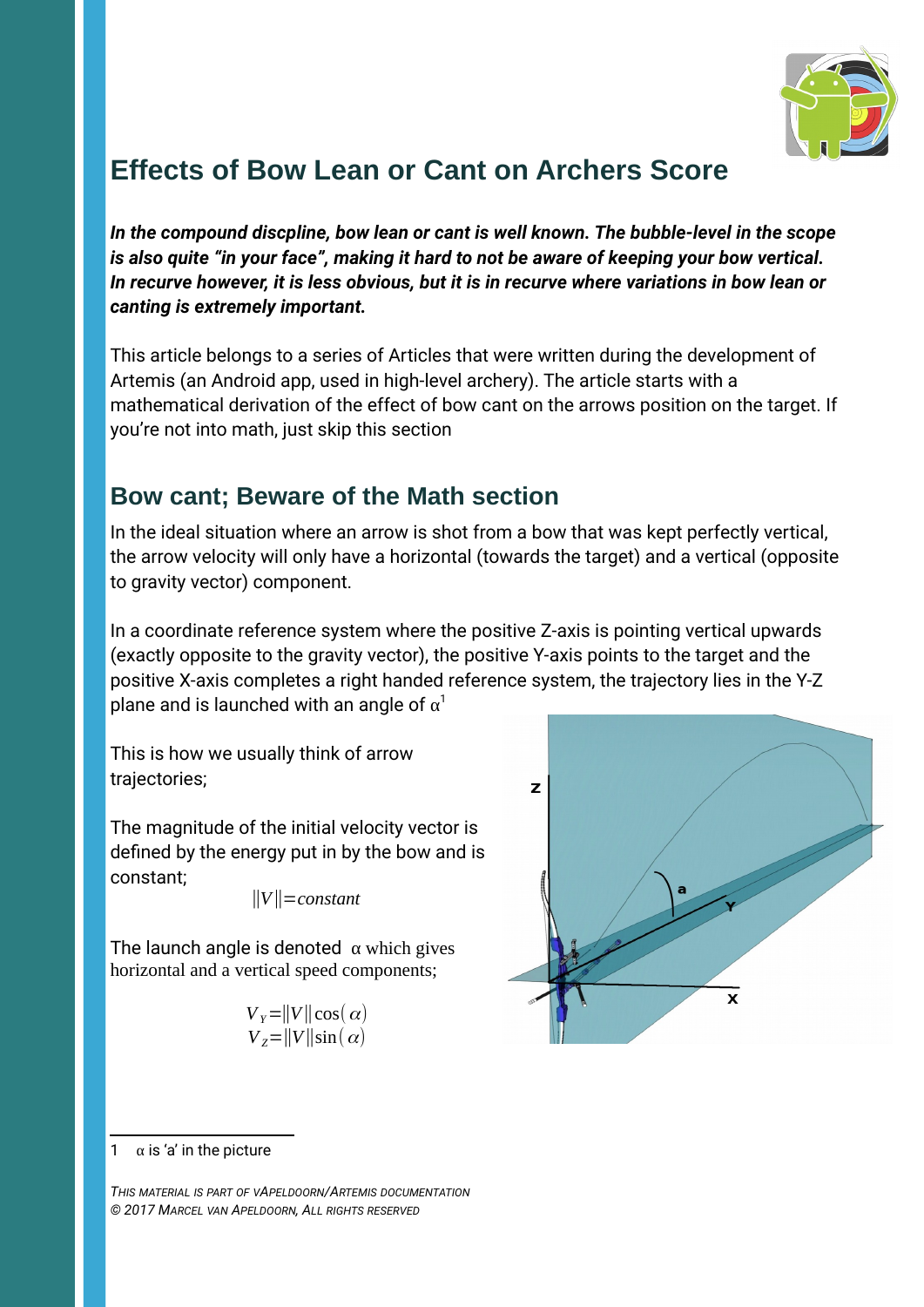



Bow lean or cant can be defined as the angle  $\phi$  between the bow's vertical plane and the true vertical (defined by gravity) or Z-axis. See picture  $2^2$  $2^2$ . Bow canting introduces an horizontal offset (and a minor vertical offset) on the target. The horizontal offset can be quite significant as will be shown here.

We can express the initial velocity components as (note that the velocity magnitude, governed by the energy in the bow, does not change). Because we rotate the entire system from picture 1 around the Y-axis, the velocity in Y direction remains the same;

 $V_Y = ||V|| \cos(\alpha)$ 

Velocity in both X and Z-direction change with cant angle  $\phi$ 

 $V_z = ||V|| \sin(\alpha) \cos(\phi)$  $V_x = ||V|| \sin(\alpha) \sin(\phi)$ 

Due to all kinds of aerodynamic effects, the velocity will not be constant throughout the trajectory. But if we assume an average velocity of ‖*Vavg*‖ and a parabolic flight trajectory, the total flight time (the time it takes the arrow from initial launch to impact on the target) can be expressed as;

$$
T_{\text{flight}} = \frac{2||V_{\text{avg}}||\sin(\alpha)\cos(\phi)}{g}
$$

We also know the distance to the target *D*<sub>target</sub> and using it we can express the flight time as well;

$$
D_{\text{target}} = T_{\text{flight}} ||V_{\text{avg}}|| \cos(\alpha)
$$

$$
T_{\text{flight}} = \frac{D_{\text{target}}}{\|V_{\text{avg}}\| \cos(\alpha)}
$$

<span id="page-1-0"></span>2  $\phi$  is 'p' in the picture

*THIS MATERIAL IS PART OF VAPELDOORN/ARTEMIS DOCUMENTATION © 2017 MARCEL VAN APELDOORN, ALL RIGHTS RESERVED*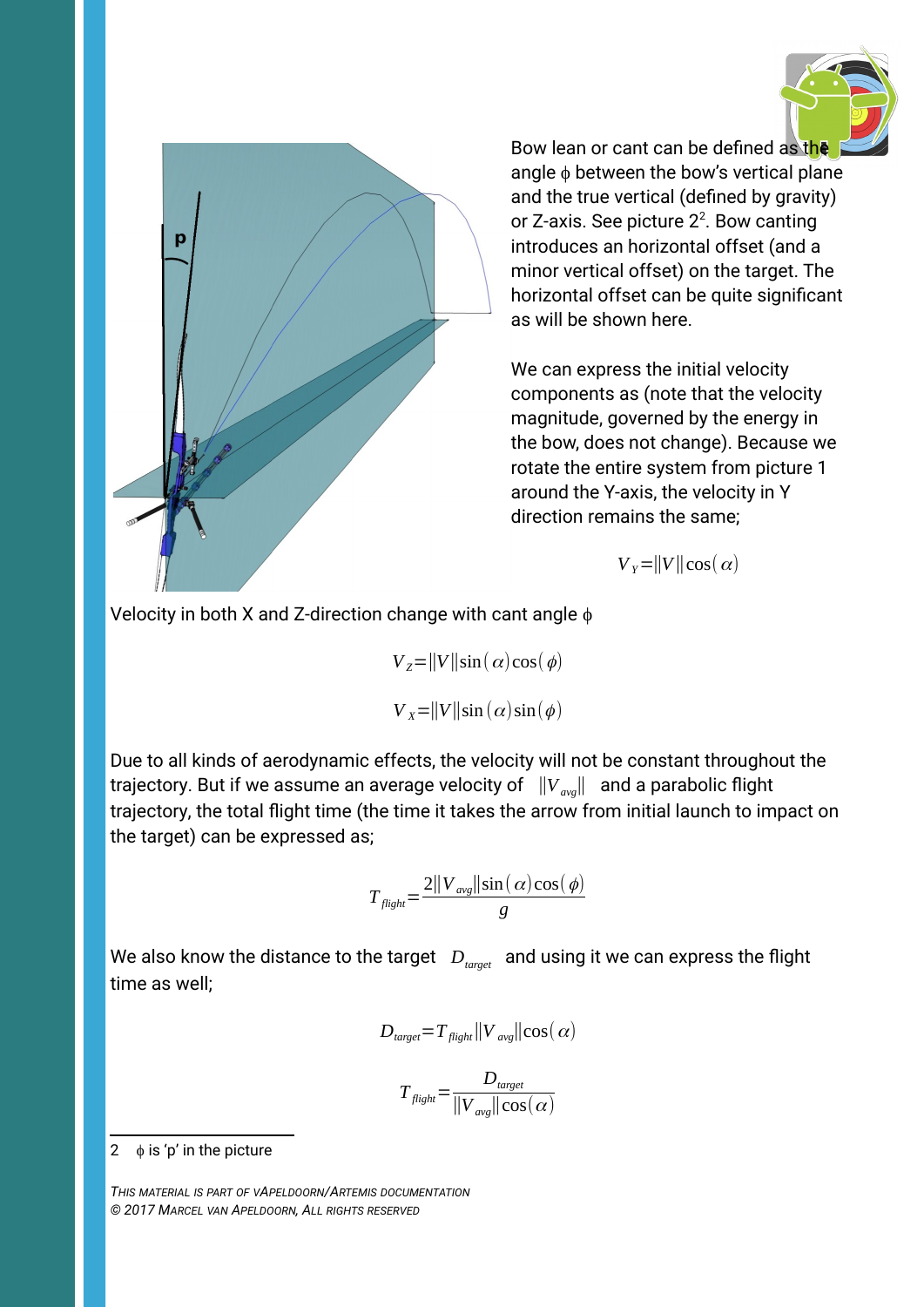

Combining gives;

$$
\frac{2||V_{avg}||\sin(\alpha)\cos(\phi)}{g} = \frac{D_{target}}{||V_{avg}||\cos(\alpha)}
$$
  

$$
2(||V_{avg}||)^{2}\sin(\alpha)\cos(\alpha)\cos(\phi) = g D_{target}
$$
  

$$
2\sin(\alpha)\cos(\alpha) = \frac{g D_{target}}{\cos(\phi)(||V_{avg}||)^{2}}
$$
  

$$
\sin(2 \alpha) = \frac{g D_{target}}{\cos(\phi)(||V_{avg}||)^{2}}
$$
  

$$
\alpha = \frac{1}{2}\arcsin\left(\frac{g D_{target}}{\cos(\phi)(||V_{avg}||)^{2}}\right)
$$

The horizontal offset *Doffset , <sup>X</sup>* on the target due to the average velocity component  $V_X$  is;

$$
D_{offset, X} = V_X. T_{flight}
$$
  
\n
$$
D_{offset, X} = ||V_{avg}|| \sin(\alpha) \sin(\phi). \frac{D_{target}}{||V_{avg}|| \cos(\alpha)}
$$
  
\n
$$
D_{offset, X} = \frac{\sin(\alpha)}{\cos(\alpha)} \sin(\phi) D_{target}
$$
  
\n
$$
D_{offset, X} = \tan(\alpha) \sin(\phi) D_{target}
$$

*THIS MATERIAL IS PART OF VAPELDOORN/ARTEMIS DOCUMENTATION © 2017 MARCEL VAN APELDOORN, ALL RIGHTS RESERVED*